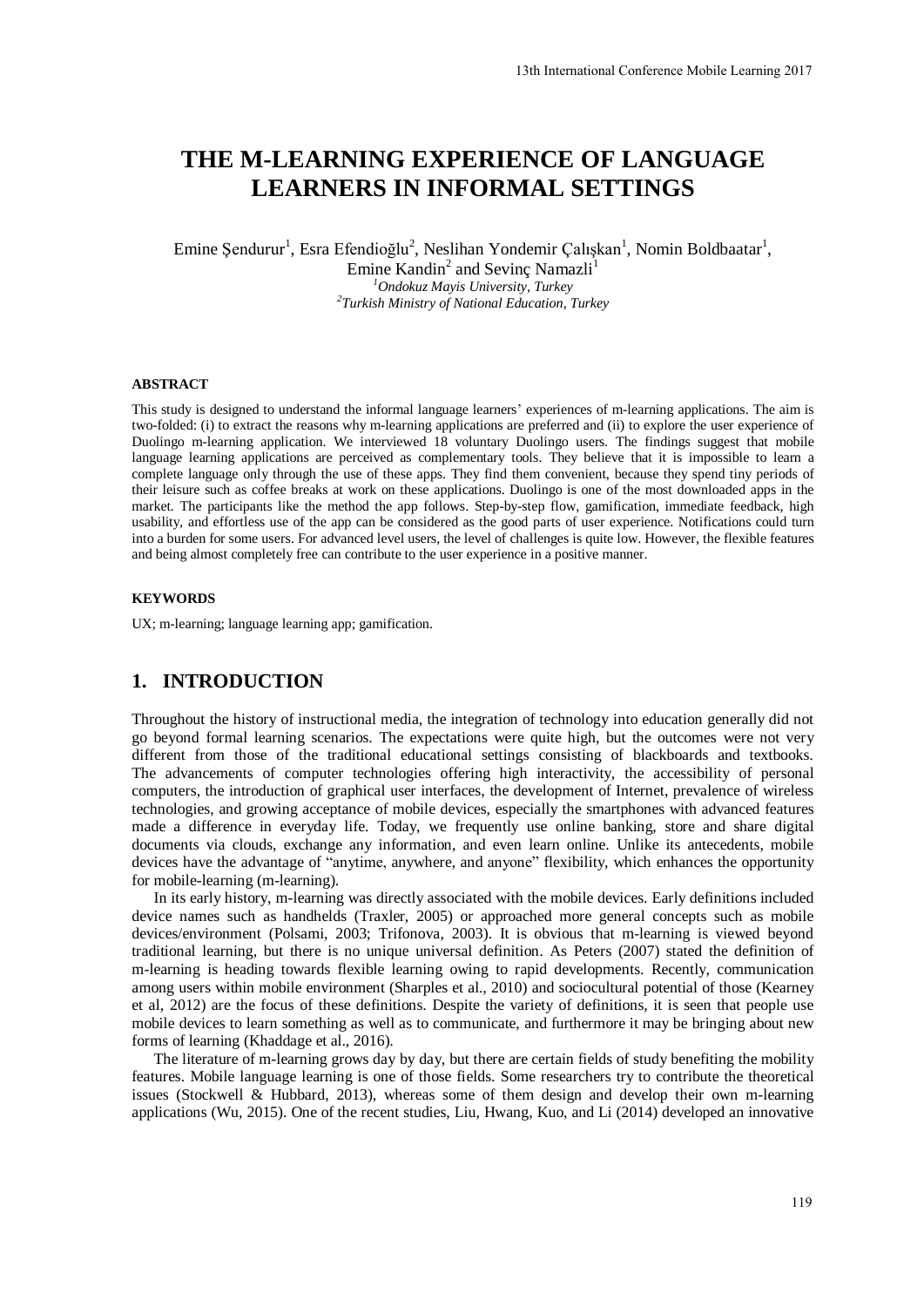language learning material with smartphone and QR code integration. In this way, people were learning fitness related words as they engage in reading the materials in a fitness center. Another example is the use of handhelds to improve listening and vocabulary skills in language learning. In their study, Hsu et al. (2013) provided students with different caption options as they watch videos. Although students' vocabulary learning results were different across groups, no differences were observed in terms of listening skills. In its early history, the integration of mobile devices was challenging considering limited screen size, virtual keyboard usage, and power capacity or even audiovisual quality, which is crucial for language learning (Chinnery, 2006). Today, people are getting used to be proficient in mobile device usage and multimedia quality is quite high. That can be the reason why Mobile Applications for Language Learning (MALL) are popular recently with the increased positive effects on learning (Flores, 2015; Ketyi, 2016). The success of these apps can be sometimes attributed to gamification features, the inclusion of game-like elements in a design, which is not game-like at all (Deterding et al., 2011). Thereby, the motivation is preserved at a high level.

In application stores of different platforms, the number of MALL is considerably high as well as the number of downloads. Not all of them provide m-learning experience; some of them just serve as a translator or a dictionary. However, such popular applications as Duolingo offer users simple m-learning experiences with gamification (Flores, 2015), and thus have millions of downloads. There are many others in the market. For example, Busu, Babbel, and Italki have millions of users or Mondly has 100,000 users. They are generally free of charge but offer in-app purchases.

In this study, we are going to explore the m-learning experiences of Duolingo users. It is a very popular application having 50 million users and has versions in different languages. There are studies including many MALL, but this study is designed to have insights of user experiences in a specific MALL. The following research questions will be utilized: (RQ-1) Why do the participants prefer m-learning applications?; (RQ-2) What are the user experiences of Duolingo m-learning application?

#### **2. METHOD**

In this study, we designed a single-case study (Yin, 2009). The unit of analysis consists of Duolingo users. We deliberately choose a group of adult language learners having m-learning experience on Duolingo mobile application. 18 users accepted our invitation for the interview. They use at least one language learning application in addition to other apps. The mostly studied language is English (*N=*13), then German (*N=*4), Spanish (*N=*3), and finally Italian (*N=*1). Their occupations of participants were: student (*N=*4), teacher (*N=*4), engineer (*N=*2), accountant (*N=*2), civil servant (*N=*2), ship-broker (*N=*2), interpreter (*N=*1), and graphic designer (*N=*1). We collected data through semi-structured individual interviews lasting about 10-15 minutes. The questions were shaped to have insight of users' experiences with Duolingo. The questions were categorized into three: (i) demographics, (ii) usage patterns of m-learning app, (iii) perceived advantages and problems of Duolingo app. We recorded transcribed, and then coded the interviews. The content analysis was performed in the light of research questions with the help of literature. The themes and categories were discussed among researchers, thus received its final form. We both used direct quotations of users and frequencies.

### **3. FINDINGS**

The collected data were analyzed and the themes and categories were extracted. In this section, the findings will be summarized in line with the research questions. Table 1 summarizes the sample coding.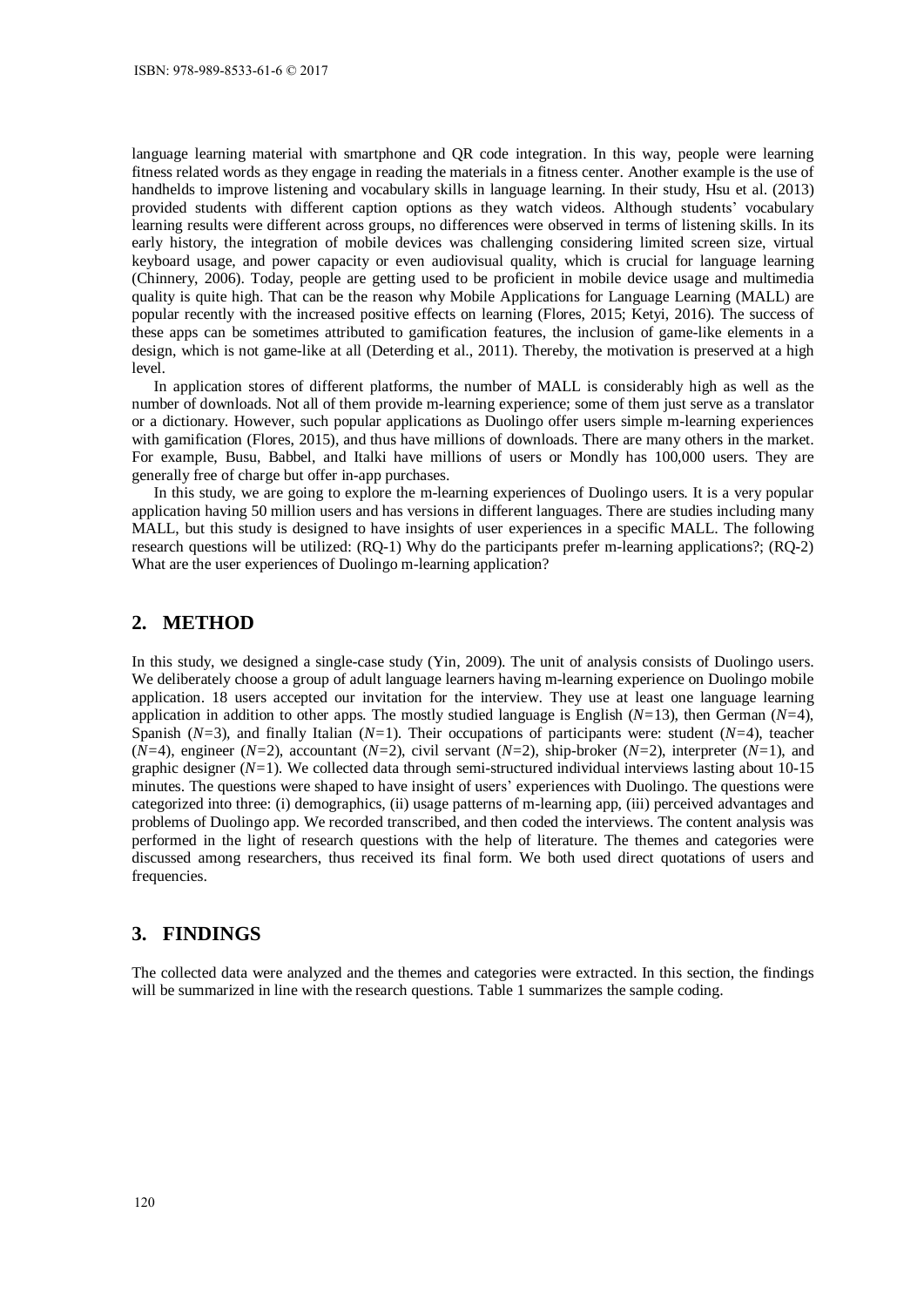| Reasons for MALL (RQ1)           | UX                                  |
|----------------------------------|-------------------------------------|
| <b>Perceptions</b>               | <b>Positive</b>                     |
| Complete tool                    | <i>Effectiveness</i>                |
| Not enough to learn a language.  | Ad-free                             |
| Complementary tool               | Step-by-step (smoothness)           |
| Repetition                       | Efficiency                          |
| Practice (Vocabulary; Grammar)   | Free                                |
| <b>Life-long Learning</b>        | Rich examples (vocabulary;          |
| Self-improvement                 | grammar; pronunciation)             |
| Career                           | Feedback (immediate; summary        |
| Convenience                      | of performance)                     |
| Flexible                         | Flexible (Shortcuts; customization) |
| Time (shorter periods)           | <i>Satisfaction</i>                 |
| Location                         | Design (simple/friendly; high-      |
| Home (before bed; while watching | quality visuals)                    |
| TV; at dinner)                   | Gamification (entertaining;         |
| Commute (avoiding boredom)       | Interesting; helpful                |
| Work (Coffee/lunch breaks)       | notifications)                      |
|                                  | <b>Negative</b>                     |
|                                  | <b>Restrictions</b>                 |
|                                  | Technical (Internet connection;     |
|                                  | headphones; screen size;            |
|                                  | battery; system bugs)               |
|                                  | Affective (Timeless notifications;  |
|                                  | decreasing levels)                  |

Table 1. Coding Scheme.

# **3.1 Why M-learning Apps?**

The participants reported frequent use of mobile language learning apps. In addition to Duolingo, the popular m-learning apps were identified as follows: Busuu, Memrise, Mondle, HelloTalk, Toeic Game, English Central and others. They all have and use dictionary apps frequently.

In order to understand the reasons why users download and use m-learning apps, we asked a few questions. First of all, all participants (*N=*18) stated that using such applications is not enough on its own to completely learn a foreign language. According to them, those can serve as complementary tools (*N=*10) for the purposes of repetition (*N=*15), vocabulary learning (*N=*9), and basic grammar practice (*N=*6). The participants all have life-long learning purposes, and therefore self-improvement (*N=*8) is crucial for them. They believe that learning a language can create new opportunities for them in terms of their career  $(N=10)$ .

In its basic definitions, m-learning includes such terms as anytime and anywhere. The analyzed interview data indicate similar structure. In other words, one of the main reasons why m-learning language apps are preferred is becase they are convenient to use. Some of the participants  $(N=4)$  do not have time for a formal language education, but using such apps is possible since they do not demand long attention periods (*N=*2). The analysis showed that the participants use m-learning apps everyday (*N=*16) as long as they have free time ( $N=16$ ). Unlike traditional PC-based ones, m-learning apps enhance the context. The participants emphasized how convenient the m-learning apps due to the usage anywhere (*N=*16). They use them at home (*N=*7) before going to bed (*N=*6). Instead of reading a book, they practice with apps. They also use them while watching TV (*N=*3) and having dinner (*N=*4). The majority of the participants (*N=*11) use the apps during morning/evening commutes in order to avoid boredom. For the same reason, they also complete a few levels during their coffee/meal breaks at work (*N=*4).

# **3.2 User Experience (UX) of Duolingo Users**

Duolingo offers wide range of exercises in a gamification manner, which seems to be attracting many users. In this study, except for 2 participants, all of them reflected positive feelings about the app. Moreover, they expressed their satisfaction through their many statements. For example, they admitted that they learn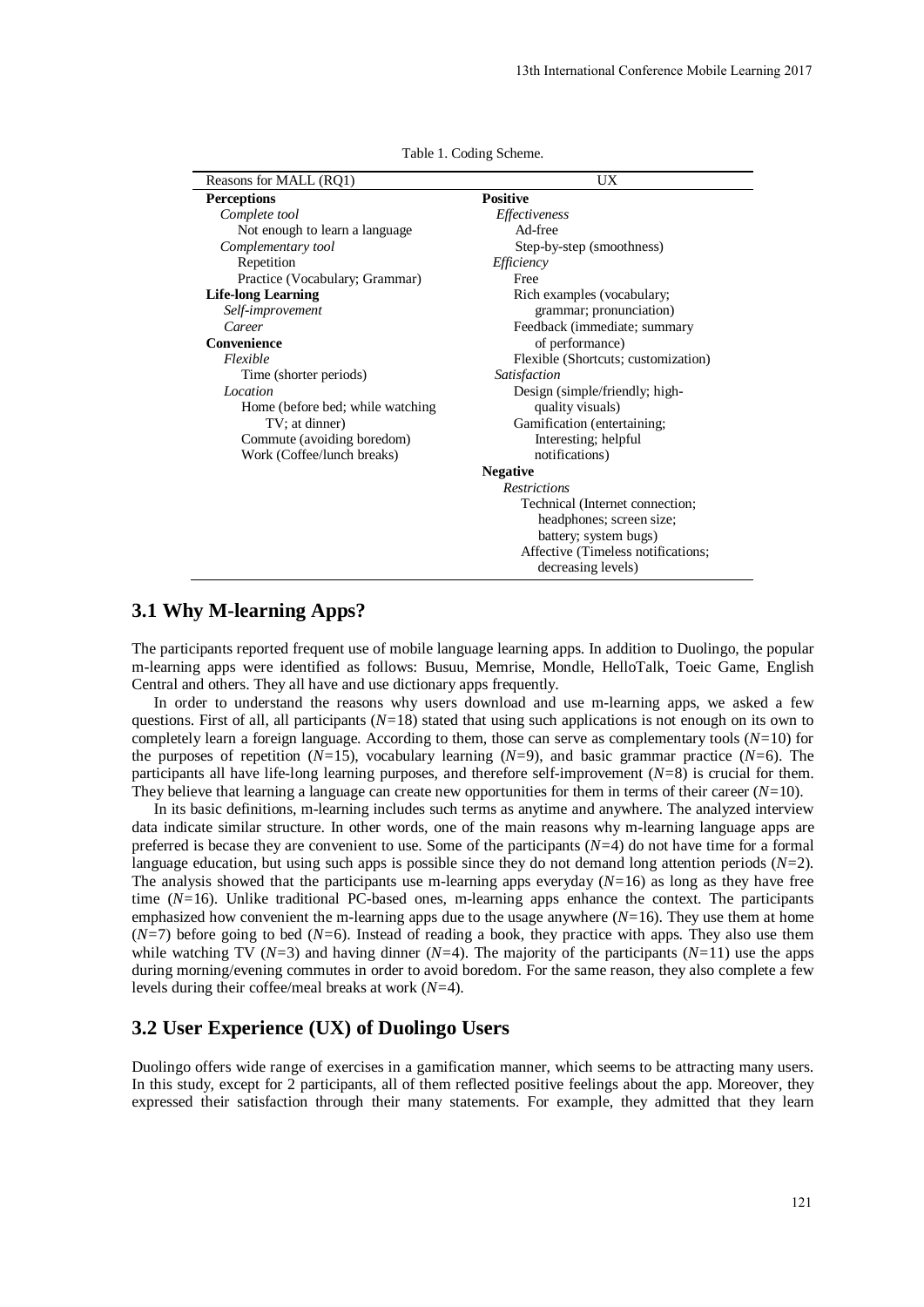something but in an entertaining (*N=*12) and interesting (*N=*2) way. Being free of charge (*N=*8) and having no embedded advertisements (*N=*3) are the positive sides of the app, according to users.

The method of Duolingo consists of many features that users appreciate. The participants enjoy the step-by-step flow of the app (*N=*10). Each step comprises of small pieces of information. The overall aim of this app is to enable learners moving forward in a smooth way with repetitions, which attracts the participants' attention (*N=*15). In addition to vocabulary (*N=*9) and basic grammar (*N=*6) practices, the app offers a rich pronunciation (*N=*11) practice, which was perceived as a valuable feature by users. One of the most powerful features of the app is immediate feedback and performance summary (*N=*13), especially during the pronunciation exercises. Earning points as you gain skills enriches the flow of app (*N=*4), so that some of the participants defined Duolingo as a game (*N=*7).

In terms of design features, participants agreed that the interface is simple and usable (*N=*12). According to them, the quality of visuals are high (*N=*8). One of the important points in user experience is the flexibility of the system. The participants remarked the value of available shortcuts and customizations (*N=*4). For example, slowing down the pronunciation, skipping the exercises requiring the use of microphone, and moving to the next level with a simple test rather than completing the whole lesson were all mentioned shortcuts in this study.

Like many other apps, Duolingo sends notifications when the user skips the daily practice. Although the aim is to motivate people to spend time for a little practice, this may not always serve this purpose. For example, 2 participants reflected that they had to delete the app due to timeless reminders. Because, according to them, notifications made them feel guilty. They could not manage to use the app due to lack of time. On the other hand, 11 participants were affected in a positive way. The notifications served as either the regulators of their performance (*N=*11) or motivators to start studying (*N=*4). Some of the participants had neutral attitude (*N=*3) because they already can regulate their own study habits.

The general user experience of Duolingo seems quite positive, but there are some problems that users face in real settings. The app requires Internet connection  $(N=4)$ , which is a restriction according to some users. Moreover, for listening and pronunciation exercises one needs headphones within crowded places, and therefore it limits the usage (*N=*2). Small screen sizes (*N=*2) and high demand of battery (*N=*1) are the other bad experiences reported by our participants. The software is not without bugs, therefore the users sometimes experience and have to leave the system especially during the recording of pronunciation exercises (*N=*3).

The comments of participants revealed the affective dimension of the experience. Its gamification approach seems to appeal the target audience (*N=*3), but sometimes can be time consuming (*N=*3). Some of the participants found the reward/punishment discouraging (*N=*7).

#### **4. CONCLUSION**

The body of m-learning literature is growing rapidly in the last decade. In this case study, we focused on user experiences of Duolingo, the mobile language learning application having 50 million users. We interviewed with 18 voluntary Duolingo users. First, we tried to understand the reasons why they prefer m-learning applications and then explored the user experiences of Duolingo. The findings suggest that our participants find m-learning apps convenient, which is included in the definitions of m-learning in the literature (Kearney et al, 2012). They do not have time to participate in a formal leaning environment. Instead, they find using such apps more convenient because they already have those bits of time that are useless otherwise. However, they are all aware that one cannot learn a language via m-learning apps without previous experience. They should be integrated into formal classes to practice (Chen, 2013).

In user experience, effective and efficient use of the app is very important in addition to the satisfaction. If people perceive the ease of use then the frequency and the probability of the good experience may occur (Hsia, 2016). The majority of the participants were very positive about the interface and the overall experience. Duolingo supports multiple types of practices ranging from vocabulary to pronunciation. Such a rich environment can increase the flow of the usage. Gikas and Grant (2013) suggest that the quick access, situated learning, and various learning options are the advantageous parts of m-learning. Practicing vocabulary, grammar, speaking, and listening with repetition were seen crucial according to the participants. Duolingo offers an extensive series of practice, which may appeal the users, so that they continue to use it. Such apps can be used not only informally out of the school, but also during the formal learning period to